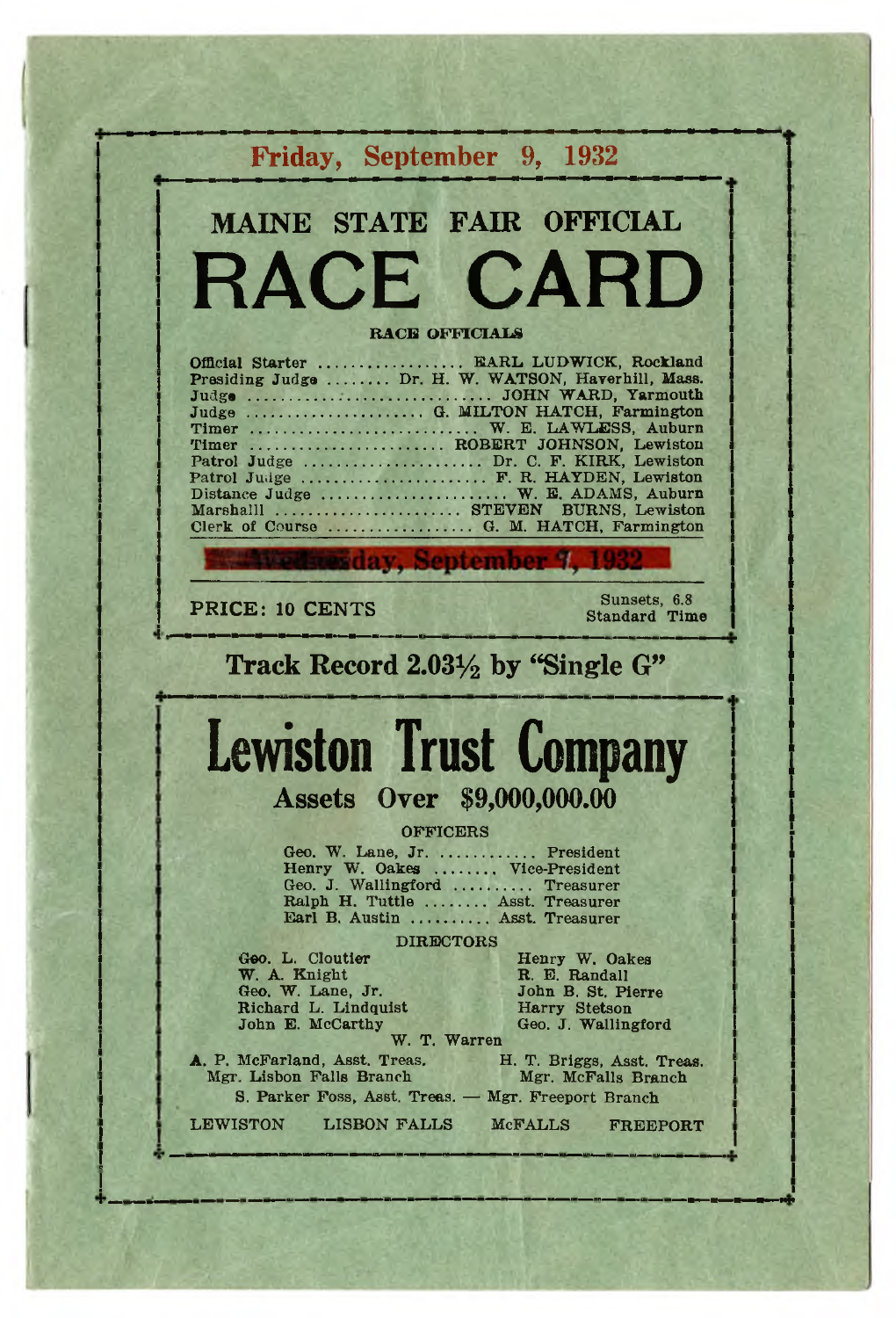## **Turner Centre Ice Cream** *"It's a Treat"*

*Words cannot do justice to the fine flavor and creamy texture of Turner Centre Ice Cream. Your taste can! That's why we ask you to order Turner Centre next tim e*, *and leave it up to your taste. W e know you'll come back for more. You can't help it.*

## *TURNER CENTRE SYSTEM*

**Distributors of Pasteurized**

#### **Milk, Cream, Butter, Ice Cream**

#### **PHONE LEWISTON 3830 AUBURN, MAINE**

Why not make a visit to our booth in the building for a delicious cone of ice cream or a cold bottle of milk.

### **DODGE BROTHERS MOTOR CARS, TRUCKS, BUSES AND TAXICABS**

**PLYMOUTH MOTOR CARS**

*Lewiston Motors, Inc.*

**20 PARK STREET**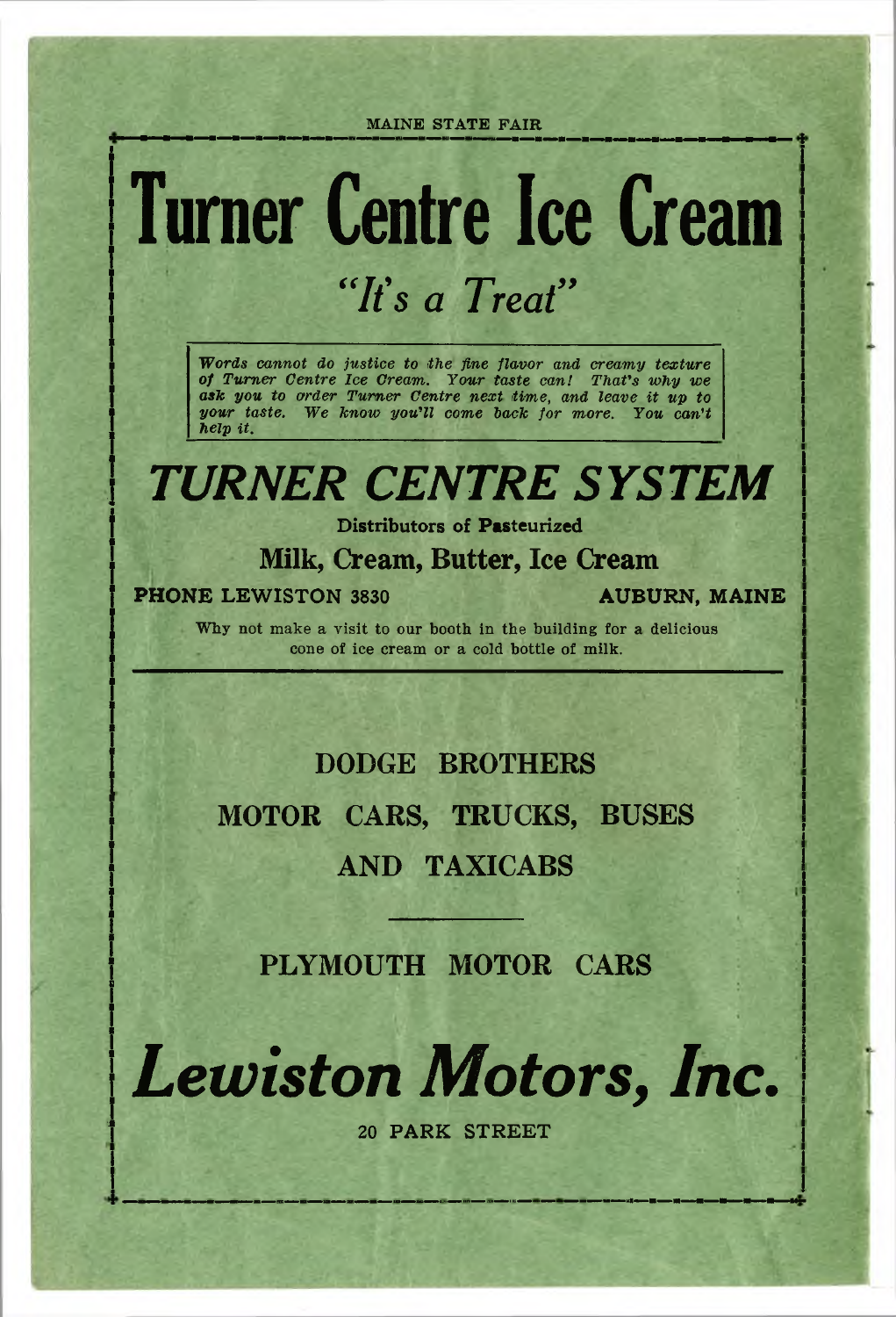## **J. W. WHITE COMPANY**

**Lewiston, Maine**

*Whitco Building Materials*



**Phone 330**

**"IT'S A SAFE BET" DeWITT HOTEL (European)**

**F. E. HODGKINS, Manager**

**Rate — \$1.50** with Running **Water \$2.50** with Bath

**LEWISTON—The Industrial Heart of Maine.**

### **LAKE AUBURN CRYSTAL ICE COMPANY PURE ICE Wholesale and Retail**

**36 CHAPEL STREET**

**Telephone 380 LEWISTON, MAINE**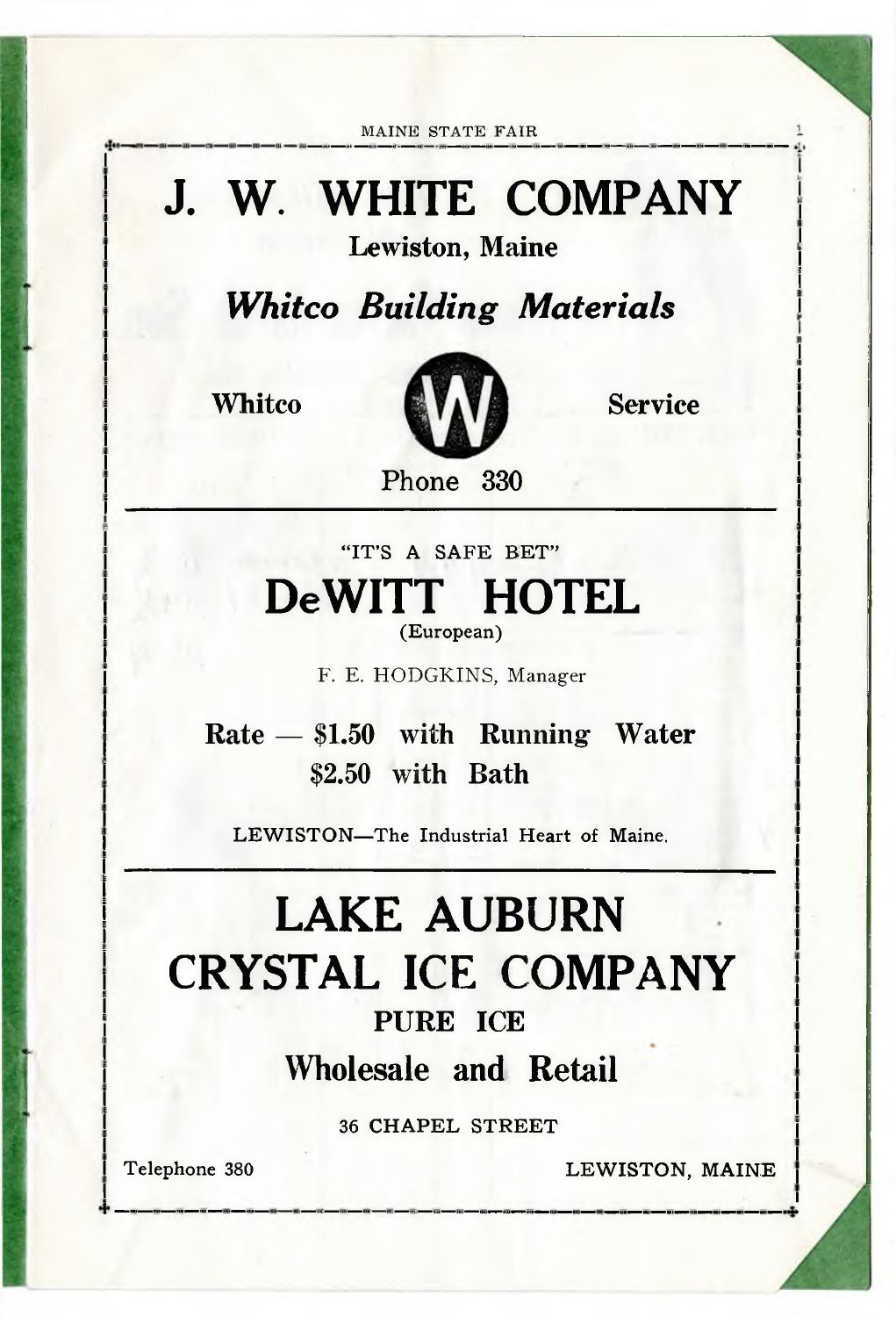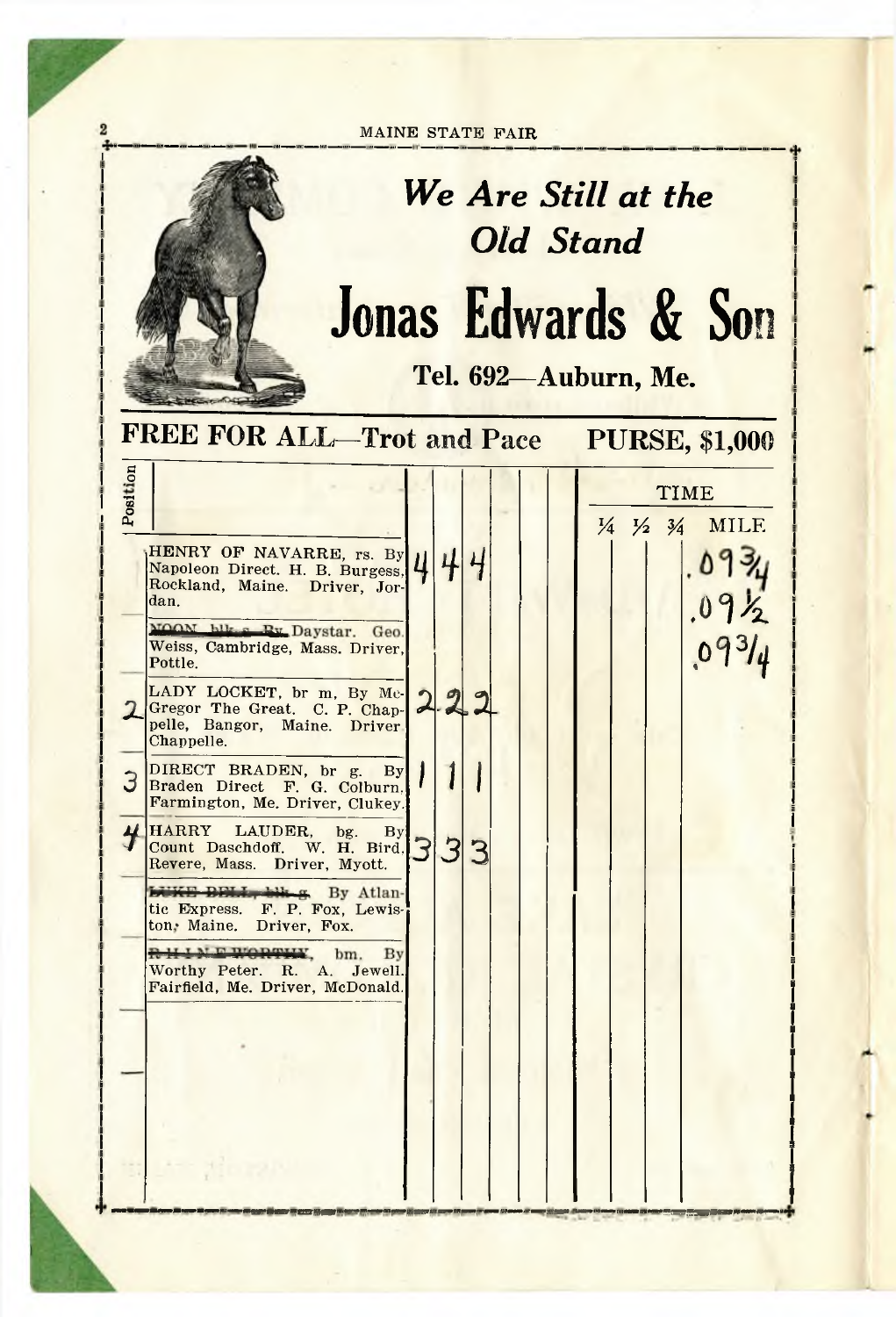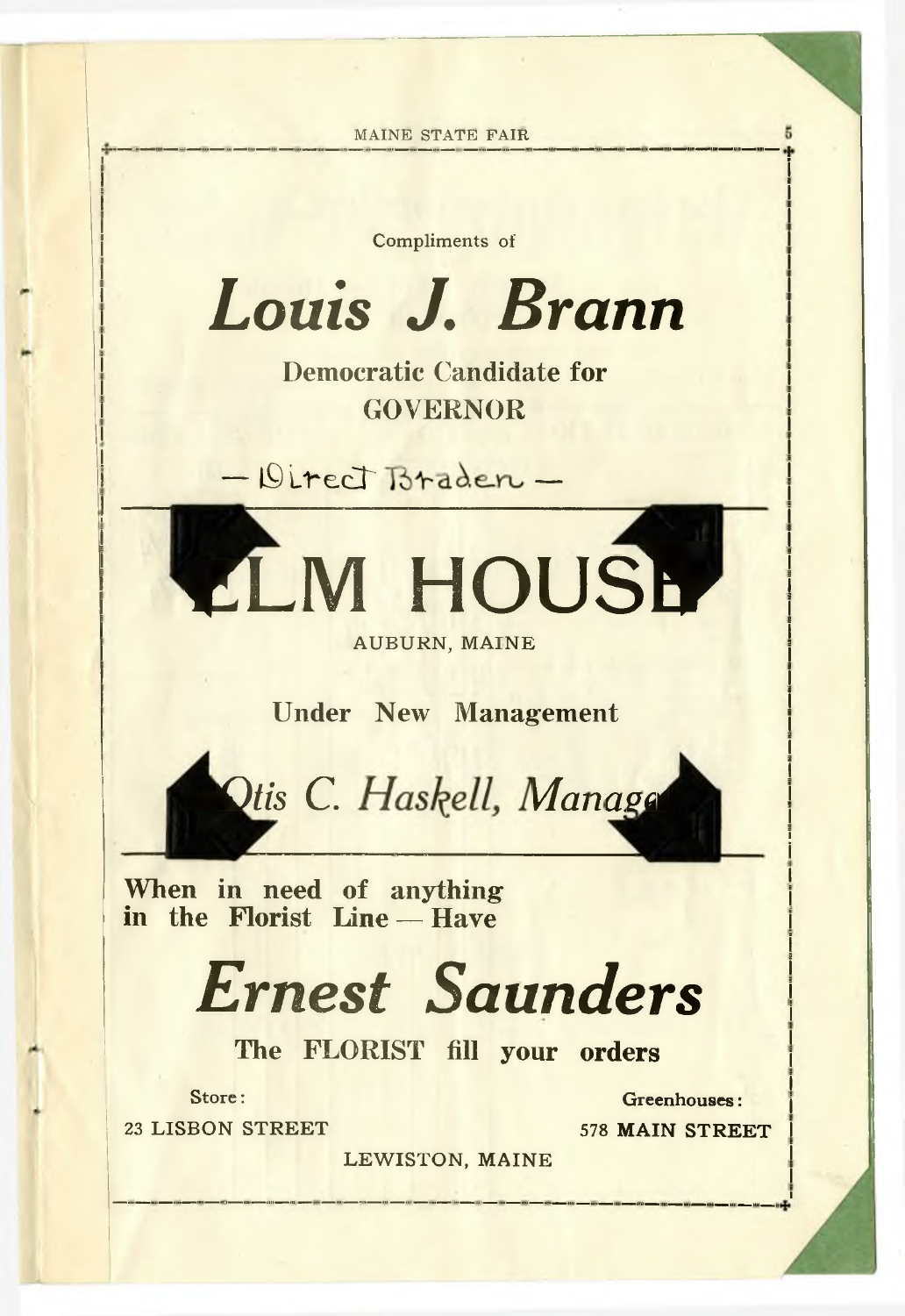MAINE STATE FAIR *Darling Automobile Co., Inc.* **— Distributors— Reo — Auburn — Cord — DeSoto Plymouth Buy with confidence where the majority buy. 15-27 FRANKLIN ST. Tel. 1190 AUBURN, MAINE 2** YEAR OLD TROT and PACE PURSE, \$200 Position **TIME 1/4 1/2 3/4 MILE** MARY AGNES, by Guy Richard.  $\mathbf{G}$  $\cdot$  ,  $\cdot$  7 R. E. Sturgis, Norway, Maine.  $\sim$ Driver, Kingsley. .1 8 1 /4 DR. HANOVER, by... Henry 7 Clukey, Rockland, Me. Driver, 3 +<br>Myott. CALUMET DREAM, bf, By Jus- $2r_0$  + 42 tice Brook. E. A. Snowden. Kennebunk, Maine. Driver, Haddock. CALUMET DOROTHY, bg. By Truax. F. C. Pooler, Skowhegan, Maine. Driver, Keyes.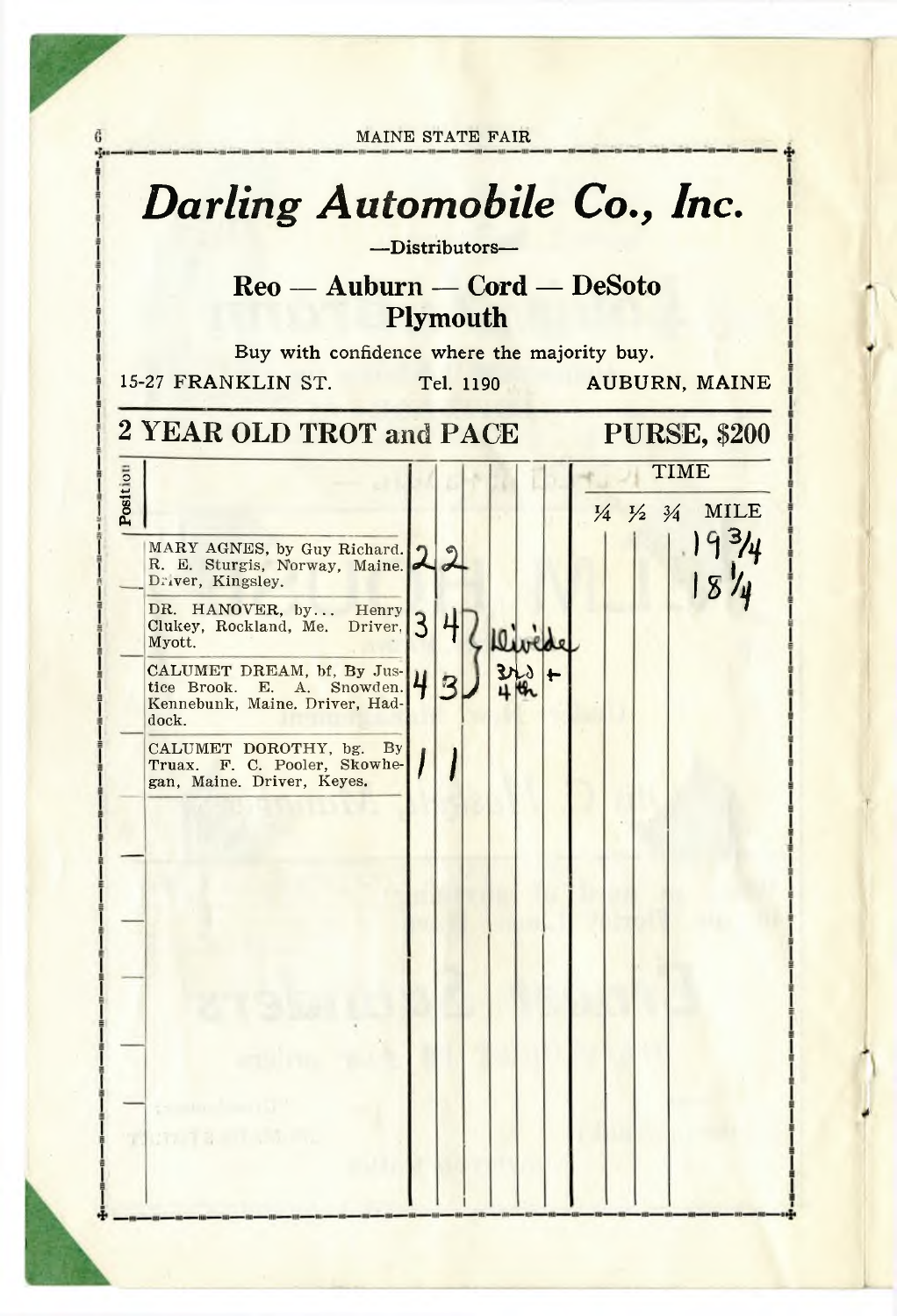## *John W. Boyington*

**AUBURN, MAINE**

## *Decorations Occasions*

**Furnishes the Bunting for the Principal Maine Fairs**

### For Sale and To Let **All Sizes** *All Sizes*

TENTS

**LEWISTON & AUBURN AWNING CO.**

**Tel. Factory 2162 — Tel. Residence 223**

**187 Washington St. Auburn, Maine**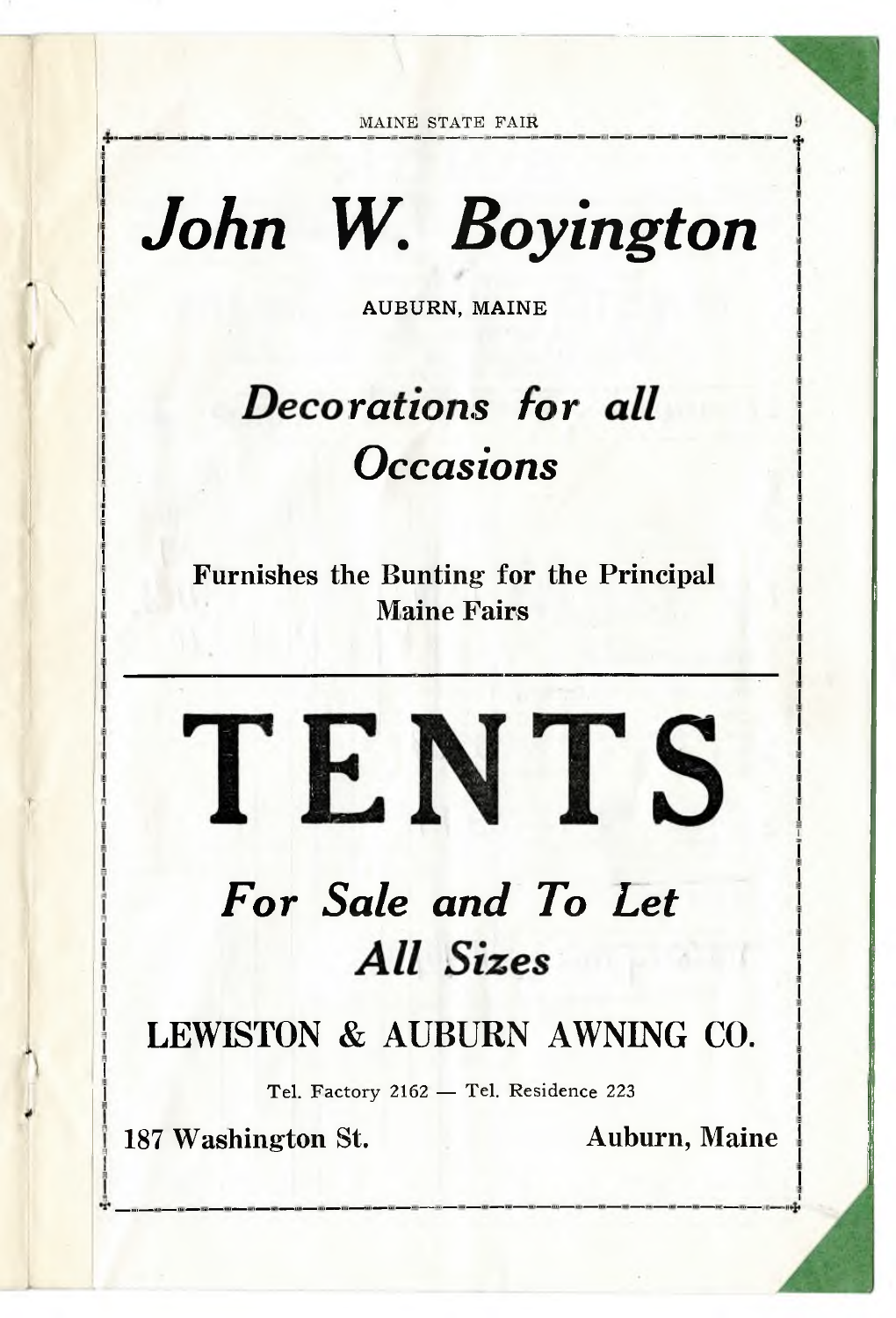10 MAINE STATE FAIR BUIC K **See the** New **and** Used Car exhibit next to exhibition **building.** Buick has 26 distinctive models for 1932. **If you are interested in a used car don't fail to see our used car stock and compare our prices with others. LEWISTON BUICK COMPANY LEWISTON, MAINE** DIVISIONS— Portland, Augusta, Waterville, Farmington, Brunswick, Bath and Rockland. **2.14 TROT PURSE, \$600** Position **TIME 1/4 1/2 3/4 MILE** . 0 9  $.11 \frac{1}{2}$  $132$ FANNIE VOLO, bm. By Peter 1 Volo. Rowe Stable, Brockton, Mass. Driver, Chappelle.  $\frac{1}{2}$ WHEGON-EXPRESS, br g. By Atlantic Express. C. A. Proctor, Naples, Maine. Driver, Pottle. HOLLYWOOD LEE, blk g. By Great Britton. W. H. Keyes,  $24.$ Skowhegan, Me. Driver, Keyes. GWENDLYN AUBREY, bm, By 3 Capt. Aubrey. Mr. Ludwick,  $J \mid I \mid$ Richmond, Me. Driver, Clukey. DHET hg Ry Etawah. F. P. Fox, Lewiston, Maine. Driver, Fox. Nowaday Mac 444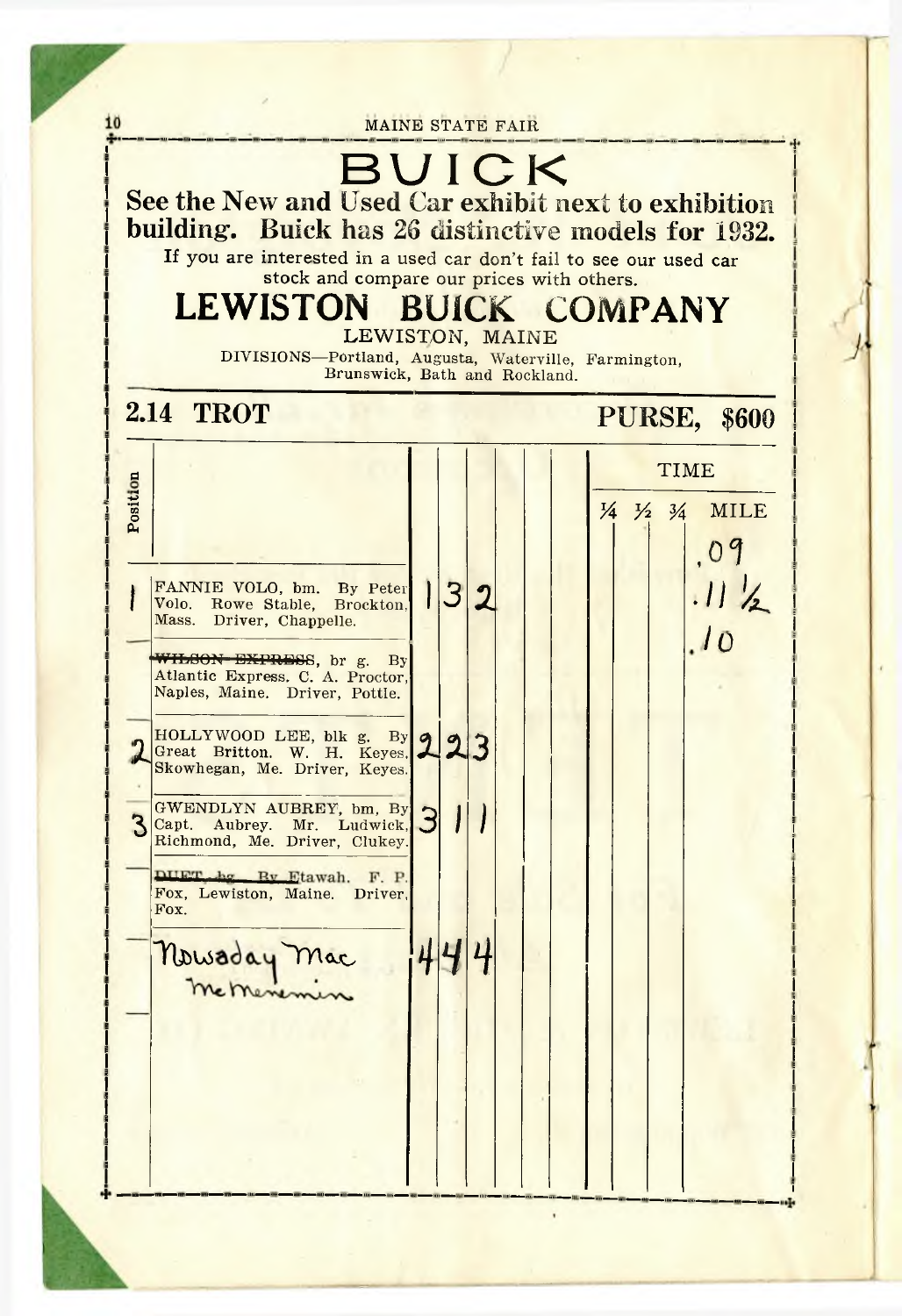## *Sawyer Farms*

Delicious Home Made

**ICE CREAM**

"Bet You'll Like It"

**At the Sawyer Farms, Greene Village or Washington Street, Auburn**

U. S. Government Inspected Establishment 303 Established 1865

13

**E. W. PENLEY**

### BEEF and PORK PACKER

**Wholesale Dealer in Beef, Pork and Provisions**

**37 KNIGHT STREET AUBURN, MAINE**

**Proprietors of the famous**

Penley's "Blue Tag" Brand

Hams, Bacon, Lard, Salt, Porl., Sausage, etc.

**Fair Prices** Honest Values

## A. J. WESTON COMPANY

### COAL and LUMBER

#### Building Materials of all Kinds

**11 PINE ST. PHONE 44**

**MECHANIC FALLS, MAINE**

**Carefully Graded Stock Prompt Service**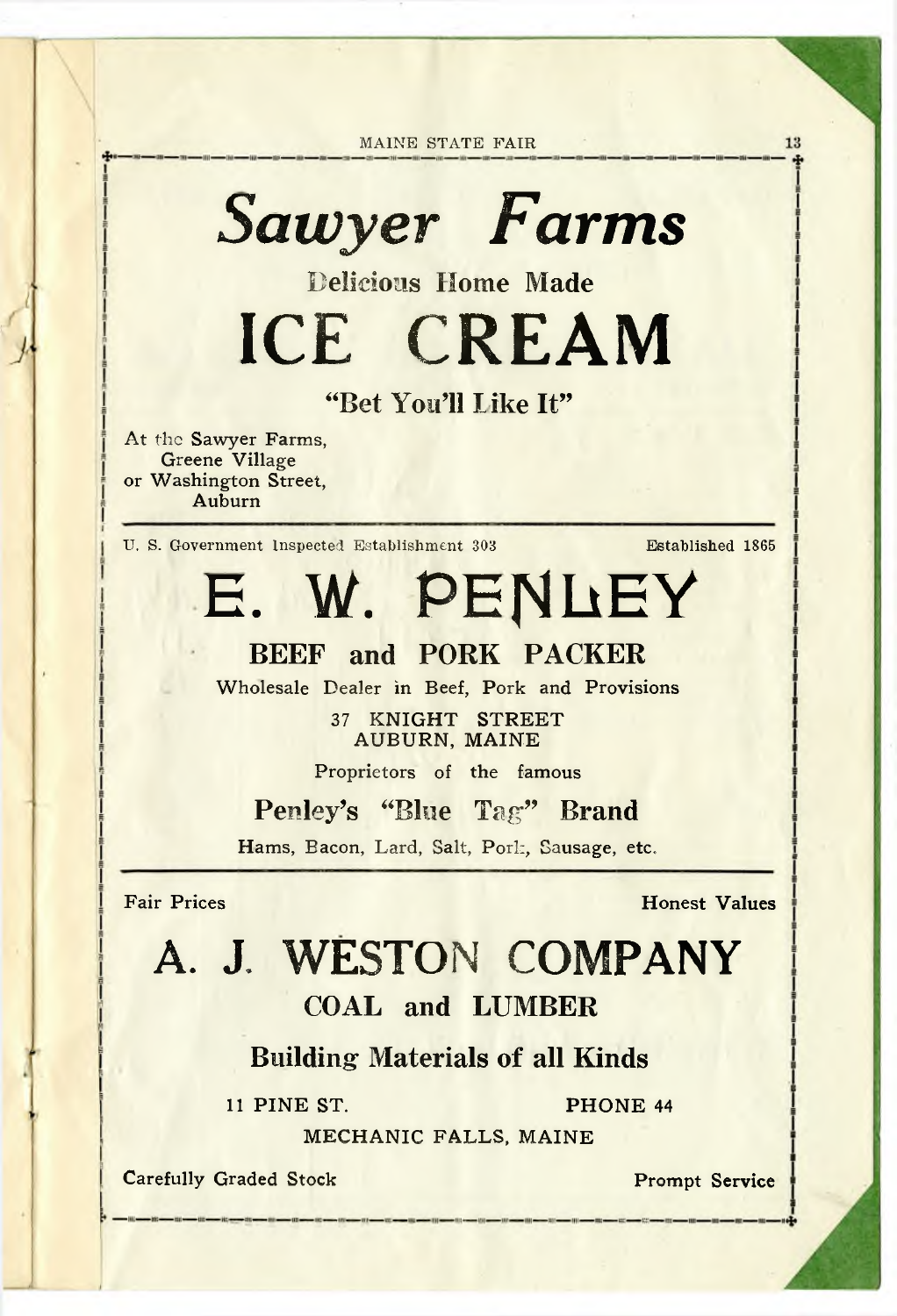| <b>Gilbert &amp; Barker Oil Burners</b><br>See Our Exhibit<br>DAVIS CADILLAC CO., Inc. |                                                                                                                                                                        |  |                |              |    |  |     |  |                                                          |                     |
|----------------------------------------------------------------------------------------|------------------------------------------------------------------------------------------------------------------------------------------------------------------------|--|----------------|--------------|----|--|-----|--|----------------------------------------------------------|---------------------|
|                                                                                        | 21 CHAPEL ST.                                                                                                                                                          |  | Tel. 4680      |              |    |  |     |  |                                                          | <b>LEWISTON</b>     |
|                                                                                        | <b>2.17 PACE</b>                                                                                                                                                       |  |                |              |    |  |     |  |                                                          | <b>PURSE, \$500</b> |
| Position                                                                               | DAISY STRATHMORE bm, By $3 4 7 0$ ,<br>Knight of Strathmore, S. A.<br>Wathan, Fort Fairfield, Maine.<br>Driver, Keyes.                                                 |  |                |              |    |  | 304 |  | <b>TIME</b><br>$\frac{1}{4}$ $\frac{1}{2}$ $\frac{3}{4}$ | <b>MILE</b><br>, I  |
| $\mathbf{z}$                                                                           | KATHERINE C., bm. By On 53<br>Great. C. P. Channelle, Bangor.<br>Maine. Driver, Chappelle.<br>JESSIE NAPOLEON. Driver.<br>Clukey.                                      |  | $\mathbf{I}$   |              | 23 |  |     |  |                                                          | .13                 |
| $\overline{4}$                                                                         | ARGET NAPOLEON, chg. By 455R.<br>Portland, Maine. Driver, Jordan.<br><b>LITTLE PETE, bg.</b> By Peter<br>Stevens. Roosevelt Webber<br>Phillips, Maine. Driver, Webber. |  |                |              |    |  |     |  |                                                          |                     |
|                                                                                        | <b>REATA DIRECT</b> , bm. By Bra-<br>den Direct. W. S. Malcolm, Au-<br>gusta.<br>Driver, McDonald<br>5 Forest Guy Myott                                                |  | $\overline{2}$ | $\mathbf{B}$ |    |  |     |  |                                                          |                     |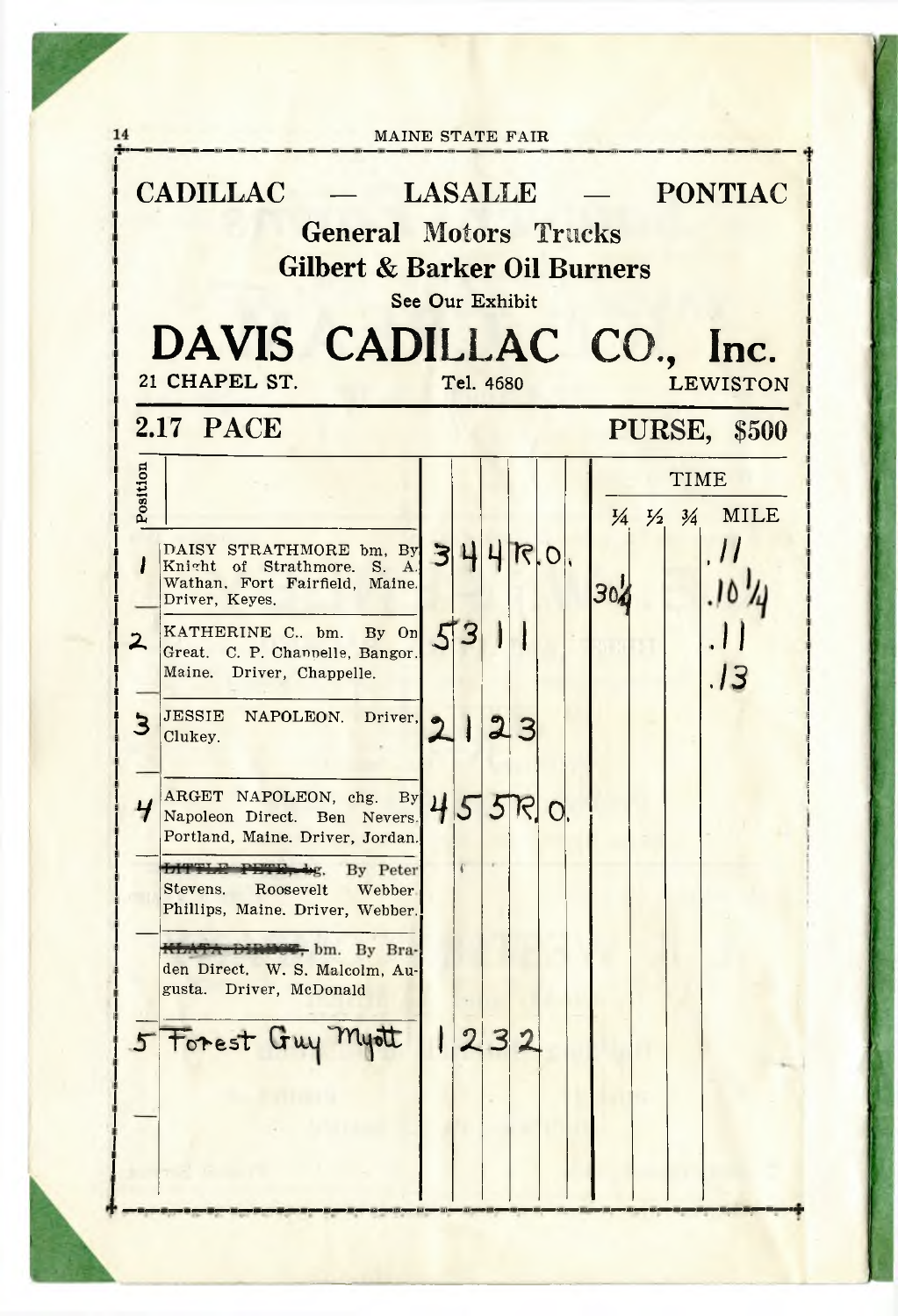COMPLIMENTS OF

## *J. P. HUTCHINSON & CO.*

**ELMER L. BRIGGS, Prop.**

**INSURANCE — REAL ESTATE**

**83 MAIN STREET AUBURN, MAINE** 

**Be a Sport...**

## **ATTEND THE FAIR**



AUBURN NORWAY MCFALLS